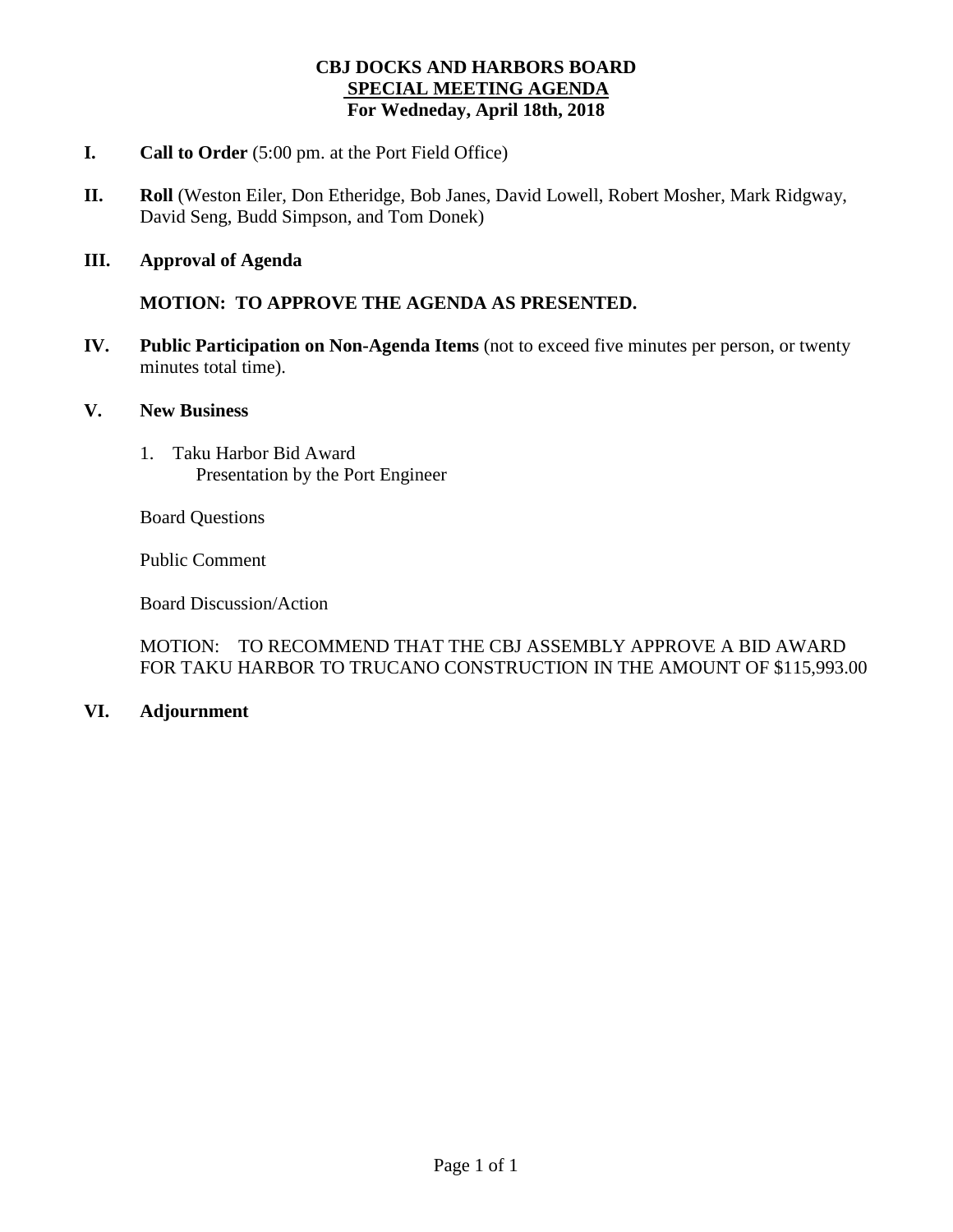| <b>BID SUMMARY</b>                   | <b>Reviewed by: Janet Sanbei</b>                         |                                  | <b>Certified by: Greg Smith</b> |                                                                 |      |               |                                    |                                                           |                   |          |               |    |             |
|--------------------------------------|----------------------------------------------------------|----------------------------------|---------------------------------|-----------------------------------------------------------------|------|---------------|------------------------------------|-----------------------------------------------------------|-------------------|----------|---------------|----|-------------|
| <b>Project Title</b><br>Contract No. | <b>Taku Harobr Repairs</b><br>DH18-054                   | <b>Engineer's Estimate</b>       |                                 | <b>Trucano Construction</b><br>PO Box 20870<br>Juneau, AK 99802 |      |               |                                    | Tamico Inc.<br><b>PO Box 1540</b><br>Petersburg, AK 99833 |                   |          |               |    |             |
|                                      | Bid Opening Date: April 4, 2018                          | File No. 1494<br>CIP No. H51-109 |                                 |                                                                 |      |               |                                    |                                                           |                   |          |               |    |             |
| <b>PAY ITEM</b>                      | <b>PAY ITEM DESCRIPTION</b>                              | <b>UNIT PRICE</b>                | <b>QUANTITY</b>                 | <b>UNIT PRICE</b>                                               |      | <b>AMOUNT</b> | <b>UNIT PRICE</b><br><b>AMOUNT</b> |                                                           | <b>UNIT PRICE</b> |          | <b>AMOUNT</b> |    |             |
| 1505.1                               | Mobilization                                             | Lump Sum                         | All Rea'd                       | Lump Sum                                                        | \$   | 21,325.00     | Lump Sum                           | \$                                                        | 17,380.00         |          | Lump Sum      | \$ | 20,000.00   |
| 2882.1                               | Contingent Work - Marine Mammal Work<br>Suspension       | <b>HR</b>                        | 5                               | \$<br>$1,000.00$ \$                                             |      | 5,000.00      | \$<br>250.00 \$                    |                                                           | 1,250.00          | \$       | 300.00        | \$ | 1,500.00    |
| 2896.1                               | Re-Drive Existing Pile, De-Water and Replace<br>Pile Cap | EA                               | 26                              | \$<br>$2,800.00$ \$                                             |      | 72,800.00     | \$<br>1,540.00 \$                  |                                                           | 40,040.00         | \$       | 1,600.00      | \$ | 41,600.00   |
| 2896.2                               | <b>Weld Repair Split Pile</b>                            | LS                               | All Req'd                       | Lump Sum                                                        | \$   | 3,000.00      | Lump Sum                           | \$                                                        | 2,130.00          |          | Lump Sum      | \$ | 1,500.00    |
| 2898.1                               | <b>Replace Transition Plate UHMW Nosings</b>             | <b>LS</b>                        | All Reg'd                       | Lump Sum                                                        | \$   | 2,000.00      | Lump Sum                           | \$                                                        | 2,700.00          | Lump Sum |               | \$ | 5,000.00    |
| 2898.2                               | Remove/Replace Hinge Connection                          | <b>LS</b>                        | All Req'd                       | Lump Sum                                                        | \$   | 5,000.00      | Lump Sum                           | \$                                                        | 7,700.00          | Lump Sum |               | \$ | 6,000.00    |
| 2898.3                               | <b>Stockade Point Float Modifications</b>                | LS                               | All Req'd                       | Lump Sum                                                        | \$   | 2,500.00      | Lump Sum                           | \$                                                        | 3,090.00          | Lump Sum |               | \$ | 3,500.00    |
|                                      | <b>Total Base Bid</b>                                    |                                  |                                 |                                                                 | \$   | 111,625.00    |                                    | \$                                                        | 74,290.00         |          |               |    | \$79,100.00 |
| <b>Additive Alternate A.</b>         |                                                          |                                  |                                 |                                                                 |      |               |                                    |                                                           |                   |          |               |    |             |
| <b>PAY ITEM</b>                      | <b>PAY ITEM DESCRIPTION</b>                              | <b>UNIT PRICE</b>                | <b>QUANTITY</b>                 | <b>UNIT PRICE</b><br><b>AMOUNT</b><br><b>UNIT PRICE</b>         |      | <b>AMOUNT</b> | <b>UNIT PRICE</b>                  |                                                           | <b>AMOUNT</b>     |          |               |    |             |
| 2996.1-A                             | Supply Pile Anode, Type I                                | EA                               | 24                              | \$<br>$500.00$ \$                                               |      | 12.000.00     | 468.00                             | \$                                                        | 11.232.00         |          | 720.00        | \$ | 17,280.00   |
| 2996.2-A                             | Supply Pile Anode, Type II                               | EA                               | 14                              | \$<br>400.00                                                    | -\$  | 5,600.00      | \$<br>379.00 \$                    |                                                           | 5,306.00          | \$       | 740.00        | \$ | 10,360.00   |
| 2996.3-A                             | Install Pile Anode, All Types                            | EA                               | 38                              | \$<br>500.00                                                    | - \$ | 19,000.00     | 625.00 \$<br>\$                    |                                                           | 23,750.00         | \$       | 800.00        | \$ | 30,400.00   |
| 2996-4-A                             | Anode Continuity Testing and Potential<br>Readings       | <b>LS</b>                        | All Reg'd                       | Lump Sum                                                        | \$   | 3,500.00      | $1,415.00$ \$<br>\$                |                                                           | 1,415.00          | Lump Sum |               | \$ | 1,500.00    |
|                                      | <b>Total Additive Alternate A.</b>                       |                                  |                                 |                                                                 | \$   | 40,100.00     |                                    | \$                                                        | 41,703.00         |          |               |    | \$59,540.00 |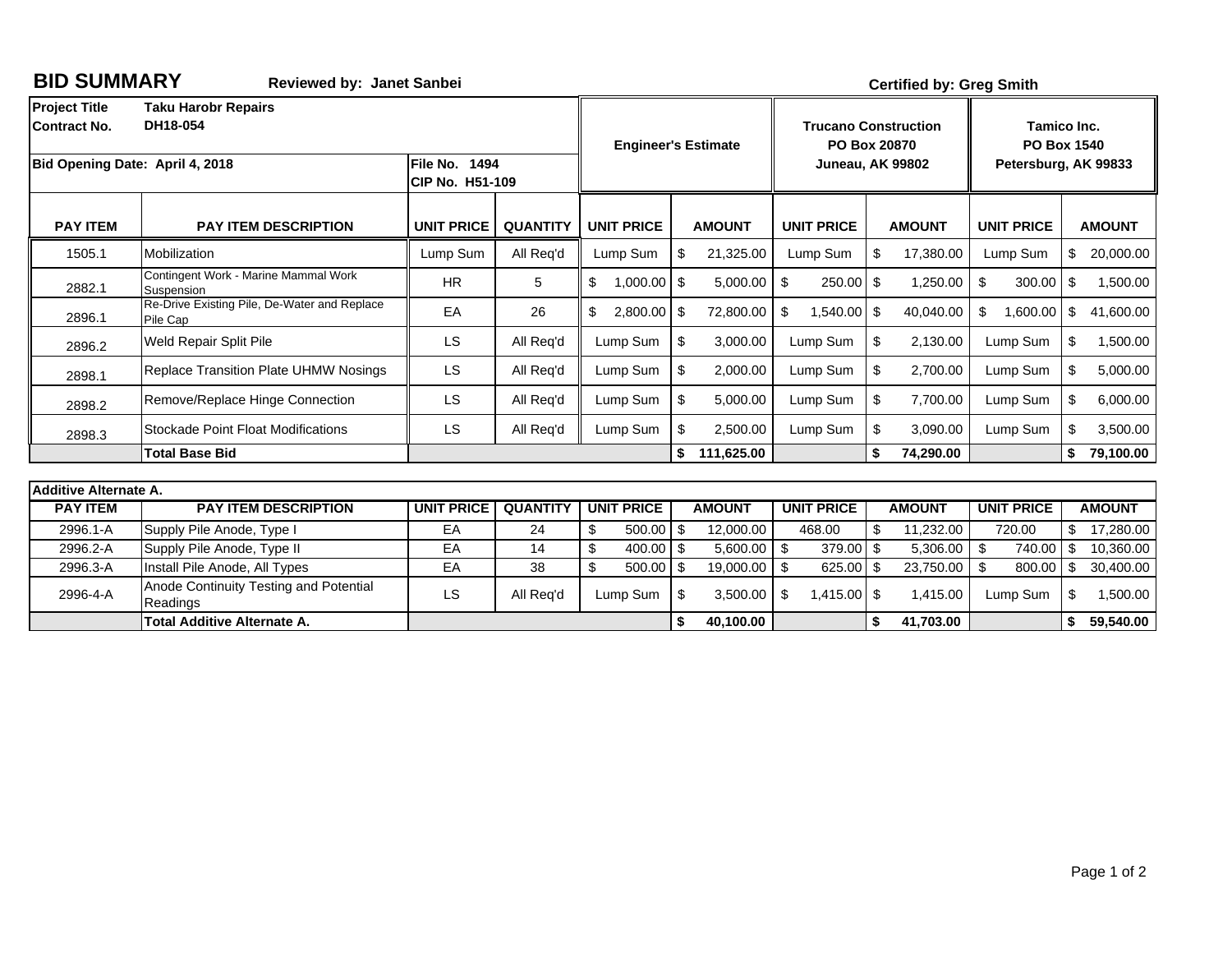2996-4-A

**BID SUMMARY Reviewed by: Janet Sanbei**

Anode Continuity Testing and Potential LS All Req'd Lump Sum \$ 3,500.00<br>Readings **LS All Req'd Lump Sum \$ 3,500.00**<br>Total Additive Alternate A.

**Total Additive Alternate A. Alternate A. Alternate A. Alternate A. Alternate A. Alternate A. 40,000 40,000 40,000 40,000 40,000 40,000 40,000 40,000 40,000 40,000 40,000 40,000** 

| <b>Project Title</b><br><b>Taku Harobr Repairs</b><br>DH18-054<br><b>Contract No.</b> |                                                                                        |                                         |                 | <b>Engineer's Estimate</b>        |      |               |                     | Western Dock & Bridge, LLC<br>777 Main Street | <b>Northern Construction</b><br><b>PO Box 670</b> |                     |  |                                        |  |
|---------------------------------------------------------------------------------------|----------------------------------------------------------------------------------------|-----------------------------------------|-----------------|-----------------------------------|------|---------------|---------------------|-----------------------------------------------|---------------------------------------------------|---------------------|--|----------------------------------------|--|
|                                                                                       | Bid Opening Date: April 4, 2018                                                        | <b>File No. 1494</b><br>CIP No. H51-109 |                 |                                   |      |               | Ketchikan, AK 99901 | Junction City, OR 97448                       |                                                   |                     |  |                                        |  |
| <b>PAY ITEM</b>                                                                       | <b>PAY ITEM DESCRIPTION</b>                                                            | <b>UNIT PRICE</b>                       | <b>QUANTITY</b> | <b>UNIT PRICE</b>                 |      | <b>AMOUNT</b> | <b>UNIT PRICE</b>   | <b>AMOUNT</b>                                 |                                                   | <b>UNIT PRICE</b>   |  | <b>AMOUNT</b>                          |  |
| 1505.1                                                                                | Mobilization                                                                           | Lump Sum                                | All Req'd       | Lump Sum                          |      | 21,325.00     | Lump Sum            | -\$                                           | 30,000.00                                         | Lump Sum            |  | $\boldsymbol{\mathsf{s}}$<br>24,000.00 |  |
| 2882.1                                                                                | Contingent Work - Marine Mammal Work<br>Suspension                                     | <b>HR</b>                               | 5               | \$<br>$1,000.00$ \$               |      | 5,000.00      | \$<br>$400.00$ \$   |                                               | 2,000.00                                          | $1,000.00$ \$<br>\$ |  | 5,000.00                               |  |
| 2896.1                                                                                | Re-Drive Existing Pile, De-Water and Replace<br>Pile Cap                               | EA                                      | 26              | \$<br>2,800.00 \$                 |      | 72,800.00     | \$<br>$2,000.00$ \$ |                                               | 52,000.00                                         | \$<br>$5,000.00$ \$ |  | 130,000.00                             |  |
| 2896.2                                                                                | Weld Repair Split Pile                                                                 | <b>LS</b>                               | All Req'd       | Lump Sum                          | \$   | 3,000.00      | Lump Sum            | -\$                                           | 3,500.00                                          | Lump Sum            |  | \$<br>9,000.00                         |  |
| 2898.1                                                                                | Replace Transition Plate UHMW Nosings                                                  | <b>LS</b>                               | All Req'd       | Lump Sum                          | \$   | 2,000.00      | Lump Sum            | - \$                                          | 2,500.00                                          | Lump Sum            |  | \$<br>4,000.00                         |  |
| 2898.2                                                                                | Remove/Replace Hinge Connection                                                        | <b>LS</b>                               | All Req'd       | Lump Sum                          | \$   | 5,000.00      | Lump Sum            | -\$                                           | 10,000.00                                         | Lump Sum            |  | \$<br>6,000.00                         |  |
| 2898.3                                                                                | <b>Stockade Point Float Modifications</b>                                              | <b>LS</b>                               | All Req'd       | Lump Sum                          | \$   | 2,500.00      | Lump Sum            | \$                                            | 2,500.00                                          | Lump Sum            |  | \$<br>9,000.00                         |  |
|                                                                                       | <b>Total Base Bid</b>                                                                  |                                         |                 |                                   | \$   | 111,625.00    |                     | \$                                            | 102,500.00                                        |                     |  | \$<br>187,000.00                       |  |
| <b>Additive Alternate A.</b>                                                          |                                                                                        |                                         |                 |                                   |      |               |                     |                                               |                                                   |                     |  |                                        |  |
|                                                                                       | <b>PAY ITEM DESCRIPTION</b><br><b>UNIT PRICE</b><br><b>QUANTITY</b><br><b>PAY ITEM</b> |                                         |                 |                                   |      | <b>AMOUNT</b> | <b>UNIT PRICE</b>   |                                               | <b>AMOUNT</b>                                     | <b>UNIT PRICE</b>   |  | <b>AMOUNT</b>                          |  |
| 2996.1-A                                                                              | Supply Pile Anode, Type I                                                              | EA                                      | 24              | <b>UNIT PRICE</b><br>\$<br>500.00 | l \$ | 12,000.00     | 650.00              | \$                                            | 15,600.00                                         | 500.00              |  | \$<br>12,000.00                        |  |
| 2996.2-A                                                                              | Supply Pile Anode, Type II                                                             | EA                                      | 14              | \$<br>400.00                      | l \$ | 5,600.00      | - \$<br>$520.00$ \$ |                                               | 7,280.00                                          | \$<br>$500.00$ \$   |  | 7,000.00                               |  |
| 2996.3-A                                                                              | Install Pile Anode, All Types                                                          | EA                                      | 38              | \$<br>$500.00$ \$                 |      | 19,000.00 \$  | 700.00 \$           |                                               | 26,600.00                                         | 600.00 \$<br>- \$   |  | 22,800.00                              |  |

Lump Sum 2,500.00 \$ Lump Sum 2,000.00 \$

 **\$ 51,980.00 \$ 43,800.00**